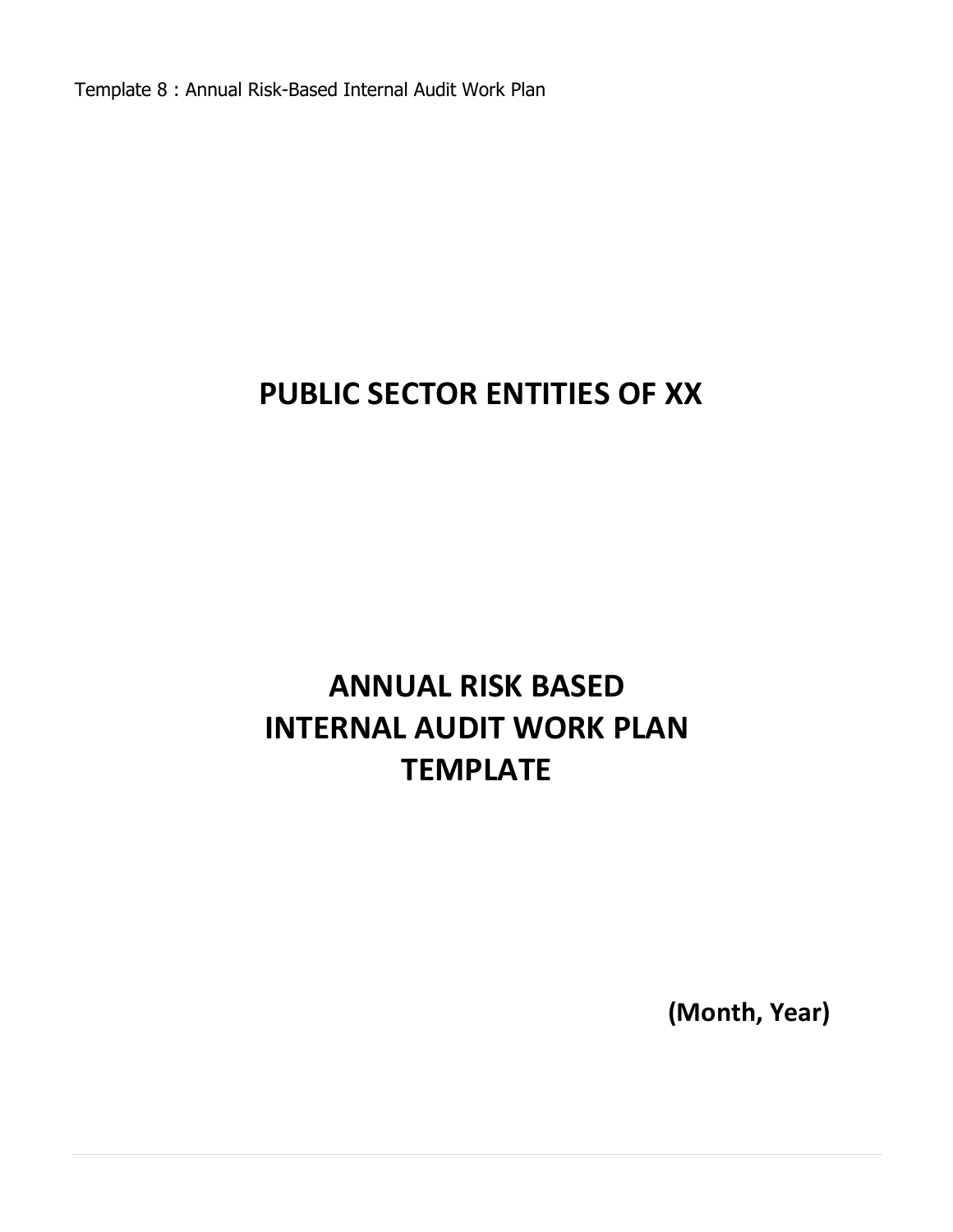# **TABLE OF CONTENTS**

| 1.  |  |
|-----|--|
| 2.  |  |
| 3.  |  |
| 3.1 |  |
| 3.2 |  |
| 4.  |  |
| 5.  |  |
| 6.  |  |
| 7.  |  |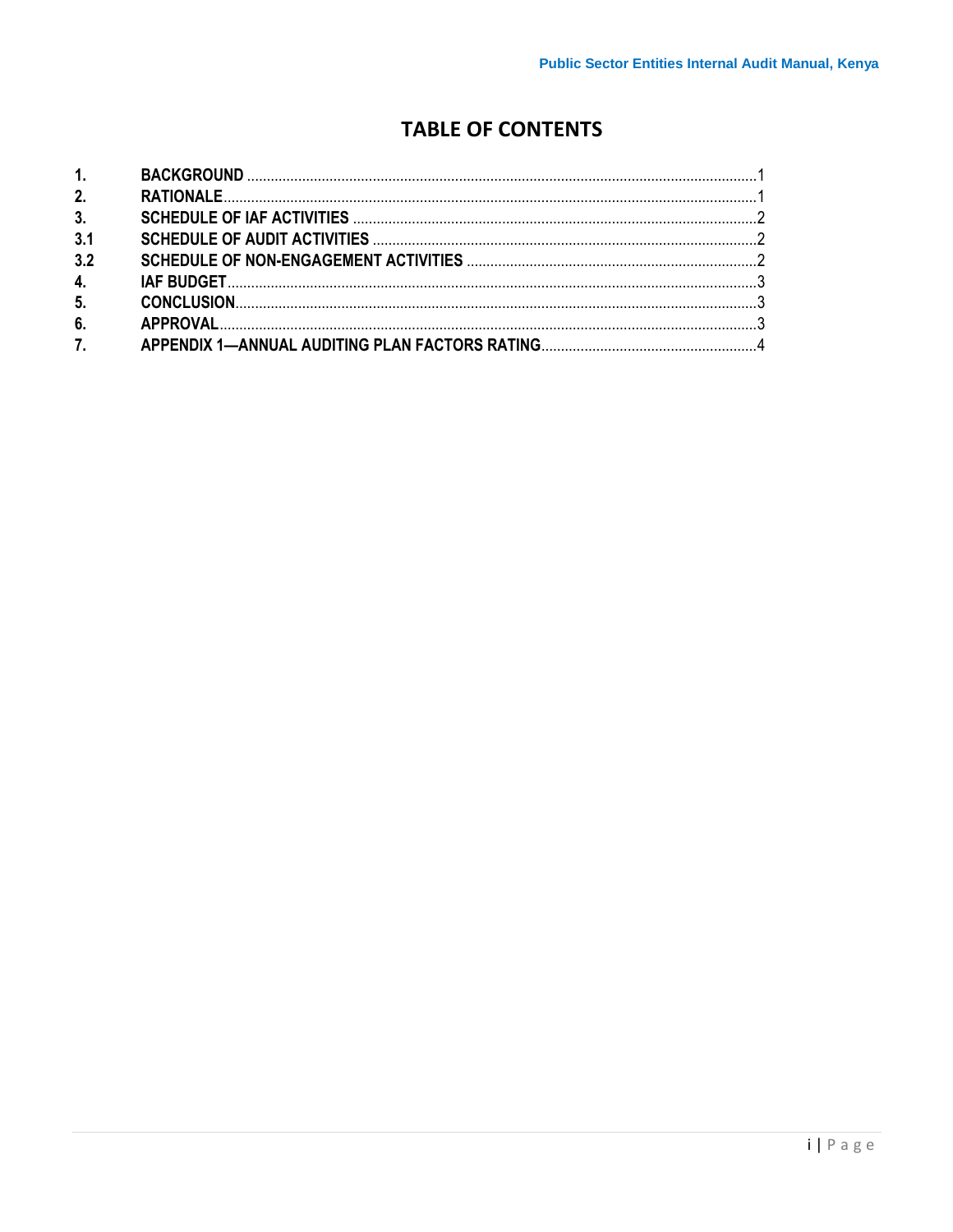#### **1. Background**

This section will contain **below** information:

- An entity's executive summary, structure, objectives and strategies.
- PFM Regulations requirements to prepare an annual audit plan that is risk based.
- Internal Audit manual requirements that the plan is approved by senior management, Accounting Officer and Audit Committee
- Purpose of preparing the plan
- Role of management in the designing, implementing, monitoring and reporting on governance, risk management and controls systems and processes.
- Role of the IAF in providing assurance and consultancy services on the effectiveness of governance, risk management and controls systems and processes.

#### The HIAF shall use the Internal Audit Manual to summarize the information required for this section

#### <span id="page-2-0"></span>**2. Rationale**

This section describes the audit planning objectives and provides the information on the factors considered when determining the areas to be prioritized for review from the audit universe in the financial year. Table 1 will provide an assessment of each function as per the annual planning factors detailed in the Internal Audit Manual (refer to Section 2.1.2). A detailed table providing on more information on how the scores were arrived for each factor should be provided as an appendix.

#### **Table 1: Annual Auditing Plan Factors**

<span id="page-2-1"></span>

|                                                  |                                  |                                       | <b>Planning Factor</b>              |                                                     | Weighted                                       | <b>Ranking</b> | <b>Remarks</b> |                                           |
|--------------------------------------------------|----------------------------------|---------------------------------------|-------------------------------------|-----------------------------------------------------|------------------------------------------------|----------------|----------------|-------------------------------------------|
| <b>Function (as</b><br>audit<br>per<br>universe) | <b>Risk</b><br><b>Assessment</b> | <b>Budgetary</b><br><b>Allocation</b> | <b>Management</b><br><b>Concern</b> | Significant<br><b>Operational</b><br><b>Changes</b> | <b>Audit</b><br><b>Prior</b><br><b>Results</b> | <b>Score</b>   |                |                                           |
|                                                  | 30%                              | 25%                                   | 20%                                 | 15%                                                 | 10%                                            |                |                |                                           |
| <b>Function XX</b>                               |                                  |                                       |                                     |                                                     |                                                |                |                | Process in the function to be<br>reviewed |
| <b>Function XX</b>                               |                                  |                                       |                                     |                                                     |                                                |                |                |                                           |
| <b>Function XX</b>                               |                                  |                                       |                                     |                                                     |                                                |                |                |                                           |
|                                                  |                                  |                                       |                                     |                                                     |                                                |                |                |                                           |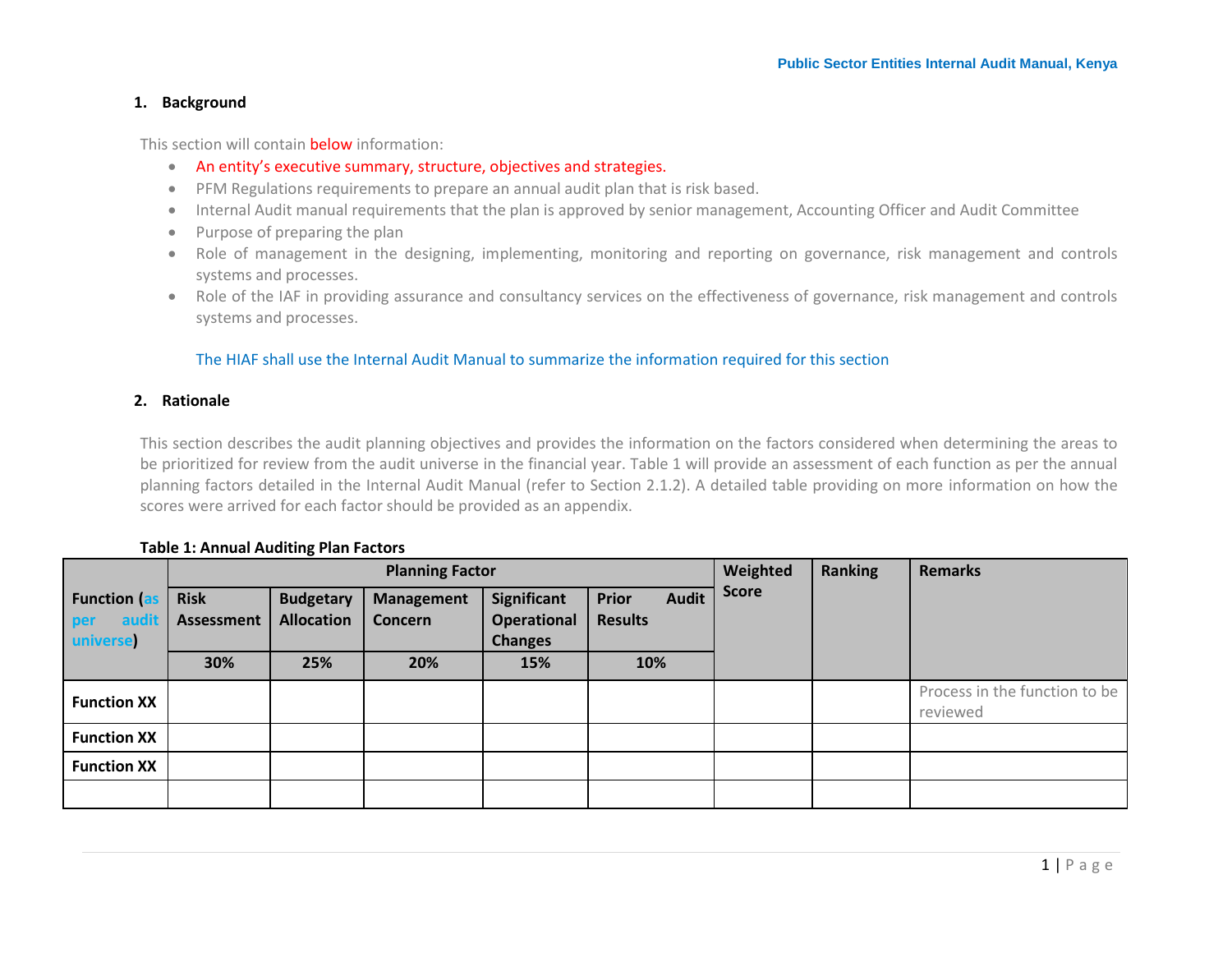# **3. Schedule of IAF Activities**

This section provides a list of audit engagements (scheduled and ad-hoc) and non-engagement activities as illustrated below.

#### **3.1 Schedule of Audit Activities**

This section provides a listing of engagements to be undertaken. In establishing the period to undertake the engagement, the HIAF may consider availability of audit client (key organizational events) and Internal Auditors (leave, training).

<span id="page-3-0"></span>

| Reference    | Engagement                                                       | <b>Risk</b><br>Rating | <b>Function</b> | Objective | <b>Scope</b> | <b>Nature</b><br>(Assurance/<br>Consulting) | <b>Period</b> | <b>Staff</b><br><b>Assigned</b> | Man-<br><b>Hours</b> | Non-staff<br><b>Costs</b> |
|--------------|------------------------------------------------------------------|-----------------------|-----------------|-----------|--------------|---------------------------------------------|---------------|---------------------------------|----------------------|---------------------------|
|              |                                                                  |                       |                 |           |              |                                             |               |                                 |                      |                           |
|              |                                                                  |                       |                 |           |              |                                             |               |                                 |                      |                           |
|              |                                                                  |                       |                 |           |              |                                             |               |                                 |                      |                           |
|              |                                                                  |                       |                 |           |              |                                             |               |                                 |                      |                           |
|              |                                                                  |                       |                 |           |              |                                             |               |                                 |                      |                           |
| Ad-hoc       | Provision of<br>estimated time e.g.<br>5% of total man-<br>hours |                       |                 |           |              |                                             |               |                                 |                      |                           |
| <b>Total</b> |                                                                  |                       |                 |           |              |                                             |               |                                 |                      |                           |

#### **Table 2: Schedule of Audit Engagement**

<span id="page-3-1"></span>The HIAF can provide more information on how the man-hours were established in the appendix

# **3.2 Schedule of Non-Engagement Activities**

<span id="page-3-2"></span>This section provides a listing of non-engagement activities based on the strategic plan, training plan and other administration activities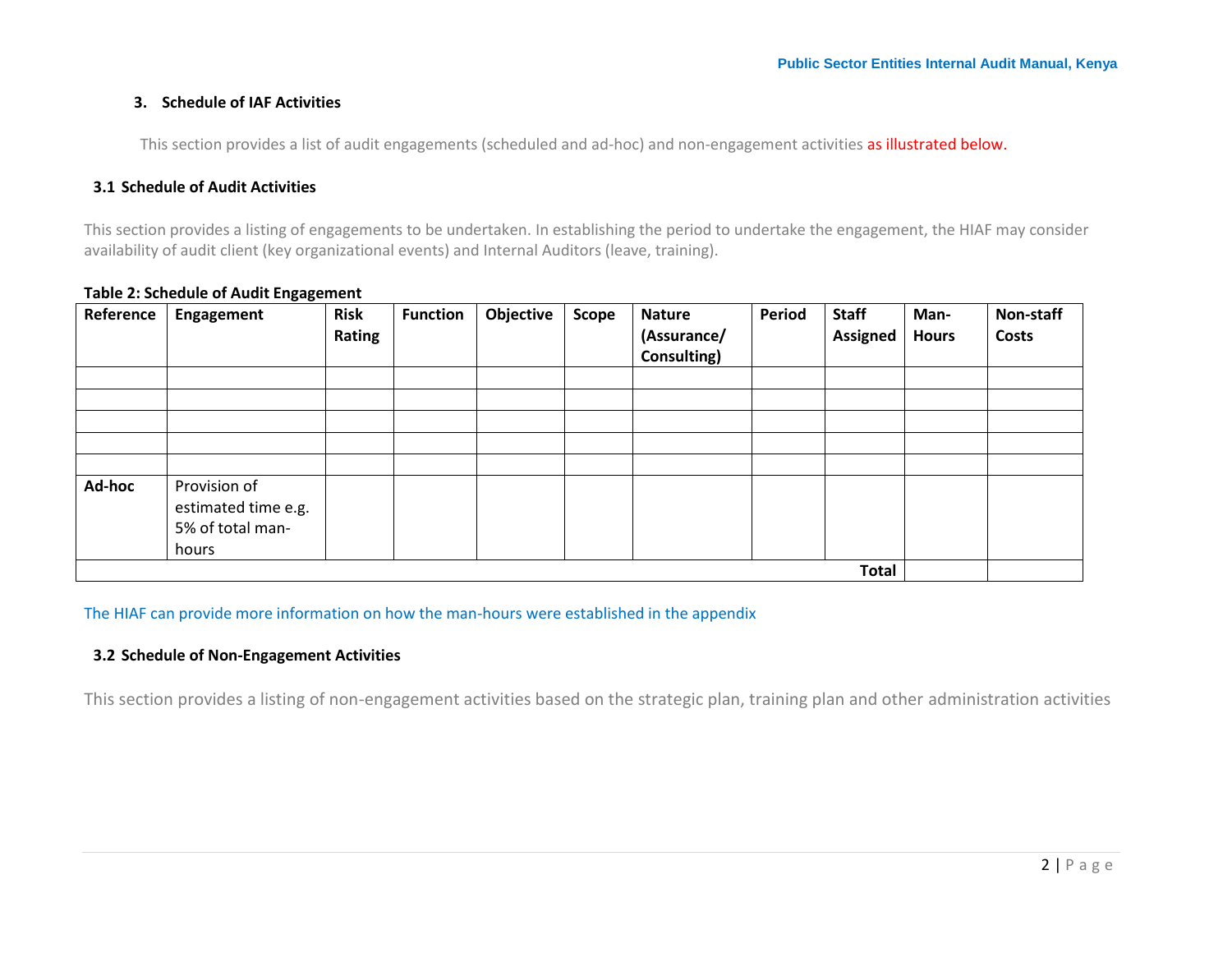### **Table 3: Schedule of Audit Engagement**

| Reference    | <b>Activity</b> | Source               | <b>Period</b> | <b>Staff Assigned</b> | <b>Man-Hours</b> | <b>Non-Staff Costs</b> |
|--------------|-----------------|----------------------|---------------|-----------------------|------------------|------------------------|
|              |                 | IAF Strategic Plan   |               |                       |                  |                        |
|              |                 | <b>Training Plan</b> |               |                       |                  |                        |
|              |                 | Procurement plan     |               |                       |                  |                        |
|              |                 | Admin Activity       |               |                       |                  |                        |
| <b>Total</b> |                 |                      |               |                       |                  |                        |

#### **4. IAF Budget**

This section provides information on the resource required to implement the plan

#### **Table 4: Schedule of Audit Engagement**

| Reference | <b>Costing Element</b>         | Category<br>(Engagement/Non-<br>engagement) | Period       | Amount |
|-----------|--------------------------------|---------------------------------------------|--------------|--------|
|           | <b>Transport and Logistics</b> | Engagement                                  |              |        |
|           | <b>DSA</b>                     | Engagement                                  |              |        |
|           | Recruit                        | Non-engagement                              |              |        |
|           | Procure laptops                | Non-engagement                              |              |        |
|           |                                |                                             | <b>Total</b> |        |

# <span id="page-4-0"></span>**5. Conclusion**

This section summarizes the annual audit plan and may contain the following information which can be used to assess the implementation status of the plan:

- Number of engagement that will be undertaken which can be classified into: nature (consulting and assurance); types (e.g. financial audits, ICT audits, project audits); follow-ups
- Total funds required for engagement and non-engagement activities

### **6. Approval**

This section provides approval information

<span id="page-4-2"></span><span id="page-4-1"></span>

Insert Name **Insert Name** 

Head of Internal Function Theorem Accounting Officer Theorem 2016 Chairperson Audit Committee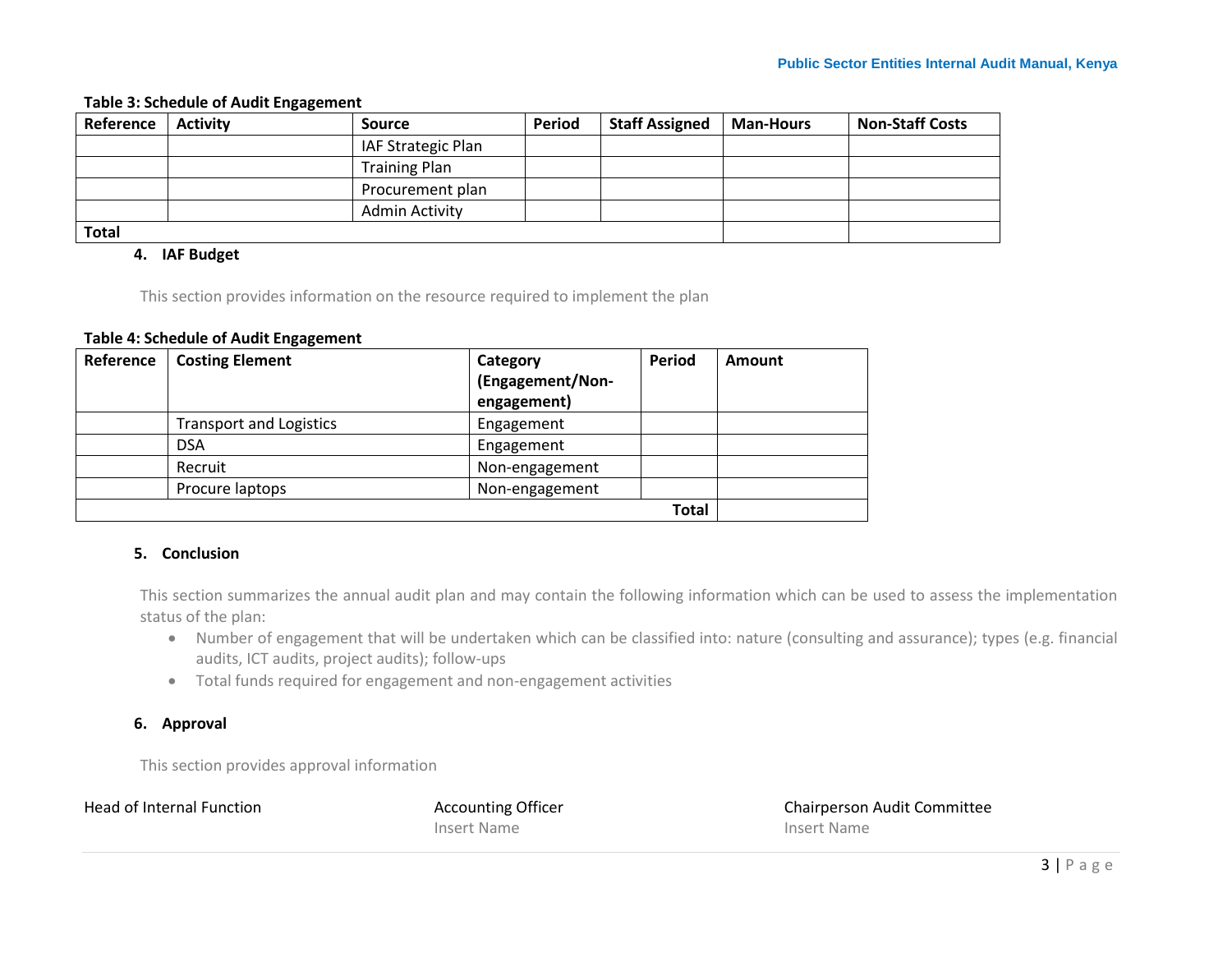#### Insert Name

Signature Signature Signature

Signature

# **7. Appendix**

# **7.1 Appendix 1- Annual Auditing Plan Factors Rating**

This section provides information on the factors considered when determining the areas to be reviewed in the financial year. Table 1 will provide an assessment of each function as per the annual planning factors detailed in the Internal Audit Manual (refer to Section 2.1.2). A detailed table providing on more information on how the scores were arrived for each factor should be provided as an appendix.

Function XX (name of the function to be assessed)

<span id="page-5-0"></span>

| <b>Planning</b><br><b>Factor</b>      | <b>Sub-Factors</b>                                   | <b>Rating</b> | <b>Rating</b><br><b>Score</b> | <b>Total</b><br><b>Score</b> | <b>Planning</b><br><b>Factor Weight</b> | Weighted<br><b>Score</b> | <b>Focus Area</b> |
|---------------------------------------|------------------------------------------------------|---------------|-------------------------------|------------------------------|-----------------------------------------|--------------------------|-------------------|
| <b>Risk</b>                           | Risks that impact on the function                    | High          | 3                             | 5                            | 30%                                     | 0.45                     |                   |
| Assessment                            | Risk maturity level                                  | Medium        | $\overline{2}$                |                              |                                         |                          |                   |
|                                       | corruption<br>has been<br>Fraud or<br>reported       | Low           | $\mathbf{1}$                  |                              |                                         |                          |                   |
| <b>Budgetary</b><br><b>Allocation</b> | Rating<br>based<br>budgetary<br>on<br>allocation     |               |                               |                              |                                         |                          |                   |
| Management                            | Weak performance of the area                         |               |                               |                              |                                         |                          |                   |
| <b>Concern</b>                        | Consistent weak controls                             |               |                               |                              |                                         |                          |                   |
|                                       | Opportunities to increase revenue<br>or reduce costs |               |                               |                              |                                         |                          |                   |
|                                       | New regulatory requirements                          |               |                               |                              |                                         |                          |                   |
| Significant<br><b>Operational</b>     | High staff turnover                                  |               |                               |                              |                                         |                          |                   |
| <b>Changes</b>                        | policies,<br>procedures<br>New<br>or<br>systems      |               |                               |                              |                                         |                          |                   |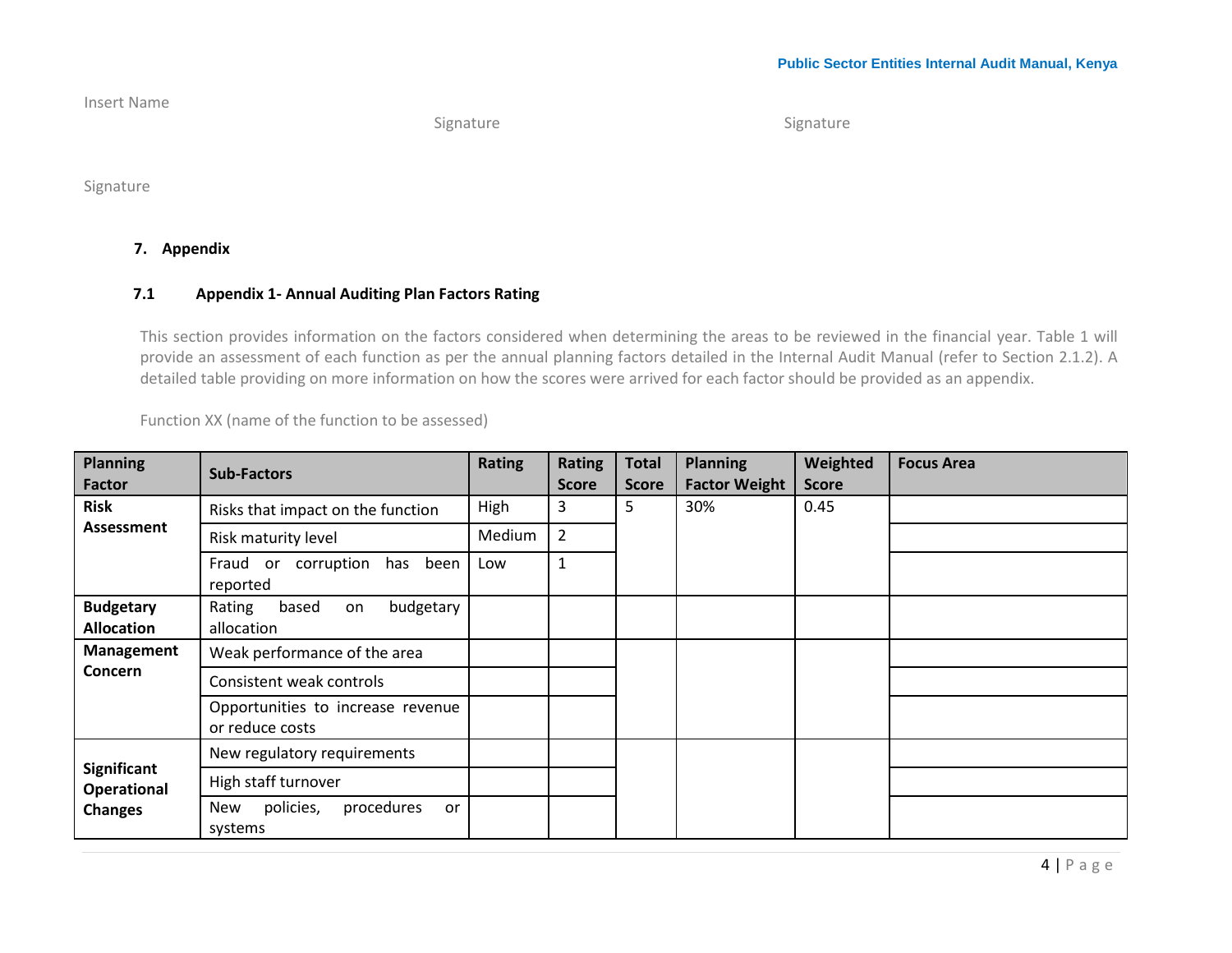| <b>Planning</b><br><b>Factor</b> |       | <b>Sub-Factors</b>                                                                   | <b>Rating</b> | Rating<br><b>Score</b> | <b>Total</b><br><b>Score</b> | <b>Planning</b><br><b>Factor Weight</b> | Weighted<br><b>Score</b> | <b>Focus Area</b> |
|----------------------------------|-------|--------------------------------------------------------------------------------------|---------------|------------------------|------------------------------|-----------------------------------------|--------------------------|-------------------|
|                                  |       | Change in organizational structure                                                   |               |                        |                              |                                         |                          |                   |
| Prior<br><b>Results</b>          | Audit | audit<br>conclusion<br>Internal<br>on<br>governance, risk management and<br>controls |               |                        |                              |                                         |                          |                   |
|                                  |       | OAG audit opinion and areas of<br>concern                                            |               |                        |                              |                                         |                          |                   |
|                                  |       | Rating by other assurance providers                                                  |               |                        |                              |                                         |                          |                   |
|                                  |       | The last time the area was audited                                                   |               |                        |                              |                                         |                          |                   |